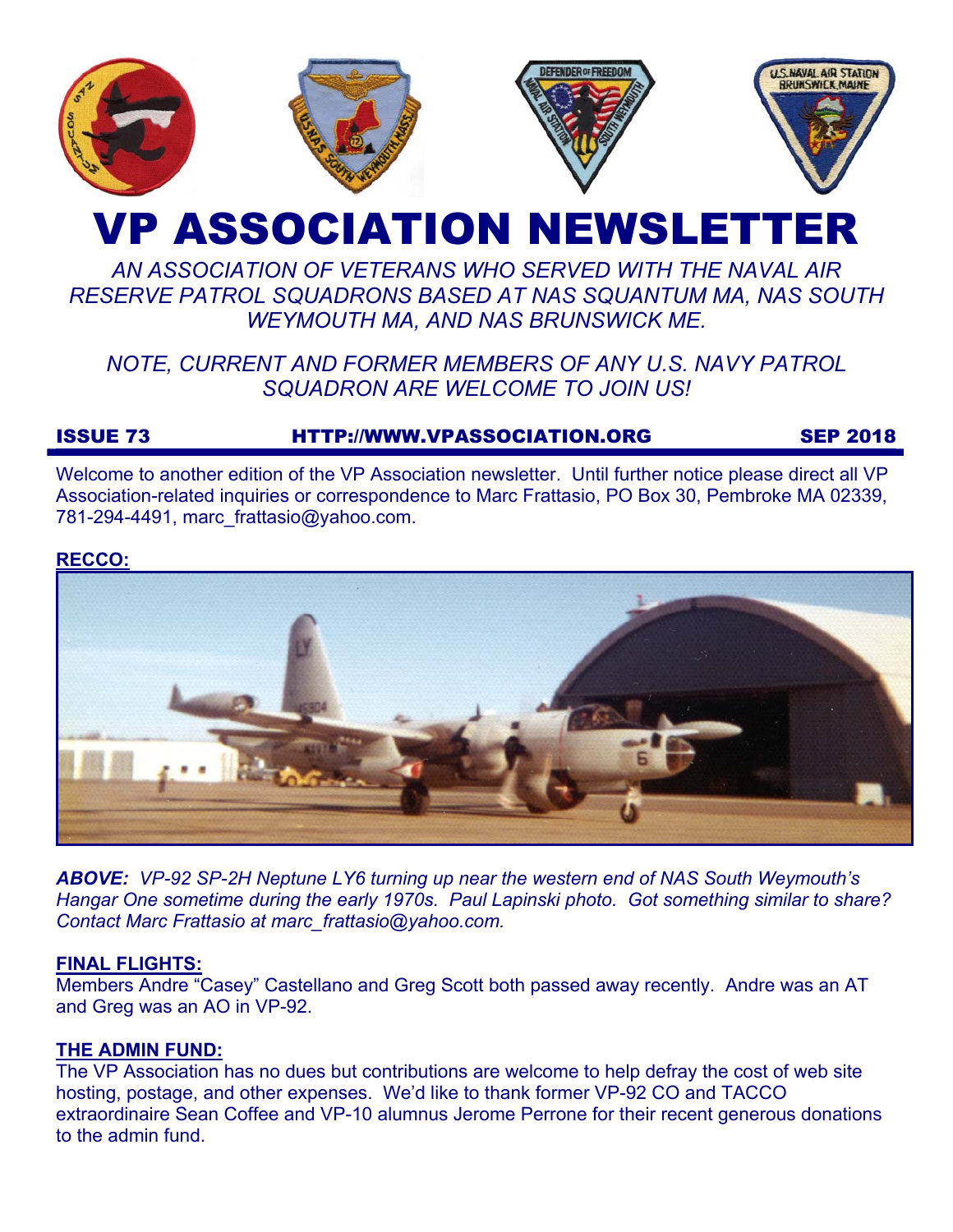### **SPEAKING OF THE COST OF PRINTING AND MAILING NEWSLETTERS…**

If you have an e-mail address and get your newsletter in the mail please contact George Driscoll at gnddriscoll@gmail.com ASAP so we can send it to you via e-mail. Remember, we do not charge dues and operate on a shoestring thanks to volunteer labor, memorabilia sales, and donations. If you have an e-mail address and get a paper newsletter it would be better for us to send it via e-mail.

#### **LOST CONTACT:**

Be sure to inform George Driscoll at gnddriscoll@gmail.com about home or e-mail address changes. Please note a new e-mail address for VP-92 pilot Steve Maloney at silver1313@protonmail.com.

#### **NEWS ABOUT BOB O'BRIEN:**

Bob O'Brien, a flight engineer in VP-92, reports that his son Kevin recently became the commanding officer of the US Navy's littoral combat ship USS Sioux City. Apparently these ships are operated like submarines with a Blue Crew and a Gold Crew. Kevin O'Brien is the CO of the ship's Gold Crew.

#### **A NOTE AND PHOTO FROM PAUL LAPINSKI:**



It was a great morning. The window over my left shoulder is where I sat during takeoff but we were able to move around the back of the plane while in flight. The B-29 is a large aircraft. It had been 46 years since my last flight in a P2-V, which had the same type of reciprocating engines. The sound and exhaust fumes brought back a lot of memories. I feel extremely fortunate that I was able to be on the flight. Very professional operation.

### **A NOTE AND SOME PHOTOS FROM JERRY LACH:**



I thought I would drop you a note about the 2018 Maritime Patrol Association (MPA) event held at NAS Jacksonville this past April. The agenda was pretty much the same as previous years, but the theme was "Family of Systems Unite". Outside of the VP-30 hanger was a P-8A Poseidon, MQ-4C Triton (a full-scale mock-up) and a P-3C AIP+ Orion. An Image of this display is presented above.

An interesting item during the P-8A tour was the addition of a 6th Tactical Station. All Tactical Stations are identical, on the P-8A, and can be configured to suit the individual mission. Normal mission station assignments are the same as in the P-3 i.e.: SS3, COTAC (navigator/comms),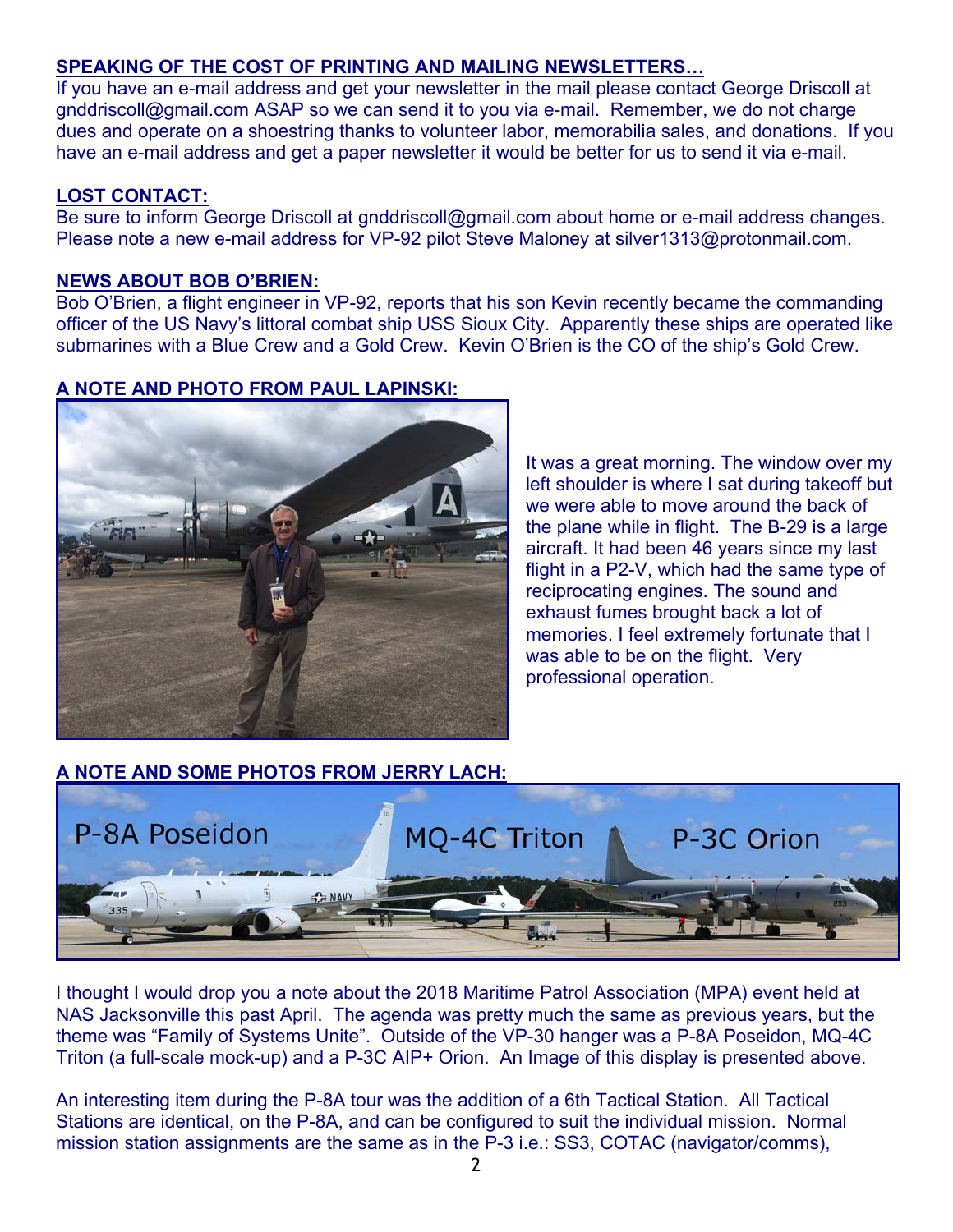TACCO, SS1 and SS2. The 6th new station will most likely used for ELINT/ESM activities. The P-3C continues to be updated and I found a 3rd monitor between the SS1 and SS2 acoustic displays. It can be configured as desired (i.e.; electro optical camera, mapping, etc.).



*ABOVE LEFT: Interior view of P-8A tactical crew stations. ABOVE RIGHT: Updated P-3C acoustic sensor stations with new center monitor.*

One of the MPA Hall of Fame Inductees was a WWII PBY "Black Cat" squadron 1st Class Machinist Mate/Flight Engineer Louis Conter. He joined the Navy in May of 1941. He did speak of the WWII missions but the one he really enjoyed telling was picking up a new PBY at one of the Pacific Islands, buying 200 cases of beer, over loading the PBY and losing one engine on the return flight. Instead of jettisoning the beer they landed in the ocean and were found by a U.S. Destroyer. The ship towed the PBY, crew, and beer to their home island. He said they shared the beer with his shipmates.

The operations briefings continued to demonstrate the P-8A and P-3C increasing mission load as well as the MQ-4 Triton's introduction to the Fleet. The usual Heritage Dinner and Flight Suit Social were first class affairs.

A final note, during the Heritage dinner I was approached by a VP-92 Shipmate named LCDR Tom Stanton. Tom was the Admin/Ops officer from 1979 to 1982. He also said his brother-in-law PO1 George Clarke was also in VP-92. Here's a photo of me (in flight suit) along with Tom Stanton at the Heritage Dinner and Flight Suit Social.

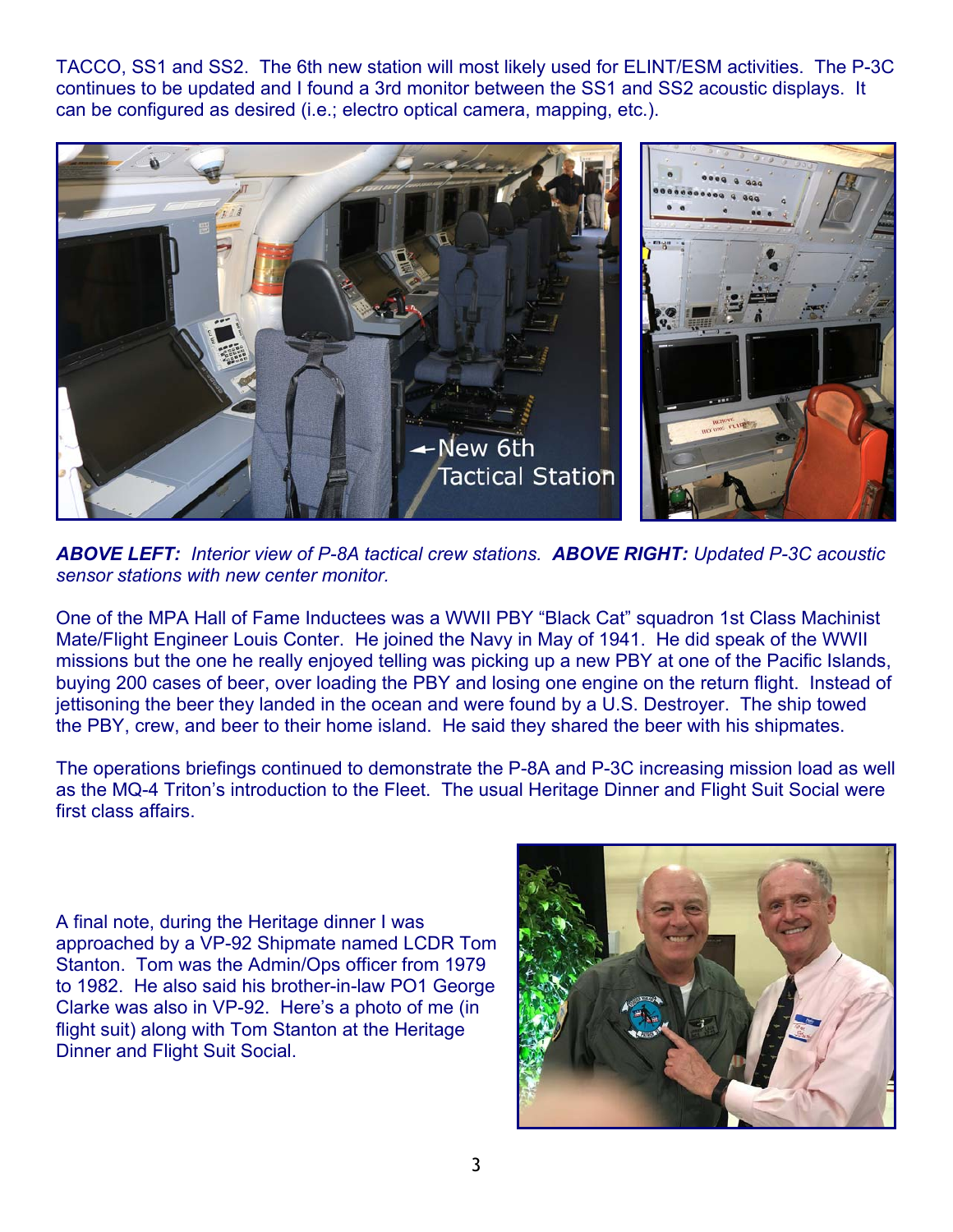#### **AMCS ROBERT H. CHAMBERS:**

Anybody remember a TAR AMCS named Robert Chambers? He served with HS-74 and VP-92 at NAS South Weymouth and passed away at the age of 54 in 1991. His son, CDR Robert Chambers JR. at bobchambersjr@gmail.com would like to hear from anybody with stories to tell about him.

#### **THE 2018 VP ASSOCIATION ANNUAL REUNION:**

Time is running out if you want to go to the VP Association's annual reunion in Weymouth, MA on Saturday September 22nd. If you want to come, you must get your reservation form mailed to Barbara Hanigan ASAP. The cutoff date for all reservations is Monday September 17<sup>th</sup>. Please note that there will be NO tickets sold at the door. You must send in a reservation form in advance to be admitted to the banquet hall. The reservation form is on the last page of this newsletter.

This is literally your last chance to reserve a seat at the reunion. As indicated in the previous issue of the newsletter, attendance at our annual reunions has been dropping over the past few years. If this trend continues we will stop holding them on an annual basis. So, if you want to ensure that these events continue going forward, please support them by coming.

We've got a great guest speaker lined up for the reunion, CAPT Kevin McGowan USN. Presently the Director of the Naval Command College at Newport, RI, CAPT McGowan is a P-3 Orion pilot who served (among other things) as the commanding officer of VP-10 during that squadron's transition from NAS Brunswick to NAS Jacksonville. CAPT McGowan has agreed to give a presentation on what the Navy's VP squadrons are up to these days. It's a talk that you definitely don't want to miss, so get your reunion reservation forms in to Barbara Hanigan without further delay.

As always, we will have a very nice VP-92 related "free gift" for all attendees that you won't be able to get anywhere else. To find out what it is, you'll have to come to the reunion.

#### **PENTAGON SOUNDS ALARM OVER ASW TECH SHORTAGE (Breaking Defense 7/23):**

The Navy says it is running short of critical submarine-detecting sonobuoys, thanks to stepped-up submarine activity by Russia in the Mediterranean and around Europe. As a result, the service has asked Congress to reprogram \$20 million to buy more of the detection devices in an Omnibus-funding package the Pentagon sent to Congress earlier this month. The Omnibus says the air-dropped buoys, which can detect diesel submarines and transmit their location in real time back to monitoring units, are in critically short supply after experiencing "unexpected high anti-submarine warfare operational tempo in 2017 [which] resulted in unexpected high expenditure rate of all type/model/series".

This comes as American and European allies are sounding the alarm over higher levels of Russian submarine traffic both in the North Atlantic and the Mediterranean. Russian subs have fired missiles at targets in Syria on several occasions, part of Moscow's scorched-earth campaign to back Syrian dictator Bashar al-Assad's bloody war on civilians and rebels who have broken from the regime.

There have been multiple reports of U.S., British and Russian subs playing cat and mouse games in the Med over the past several years, and the request clearly underscores how seriously U.S. commanders in the region are taking the new Russian patrols, which skirt the shorelines both of northern and southern Europe. Earlier this month, ships, aircraft, and personnel from 10 NATO countries practiced hunting stealthy submarines off Norway's coast during Exercise Dynamic Mongoose, which wrapped up just days before this week's NATO summit, a sign of how seriously NATO is taking Russian advancements in undersea warfare.

*Breaking Defense article by Paul McLeary*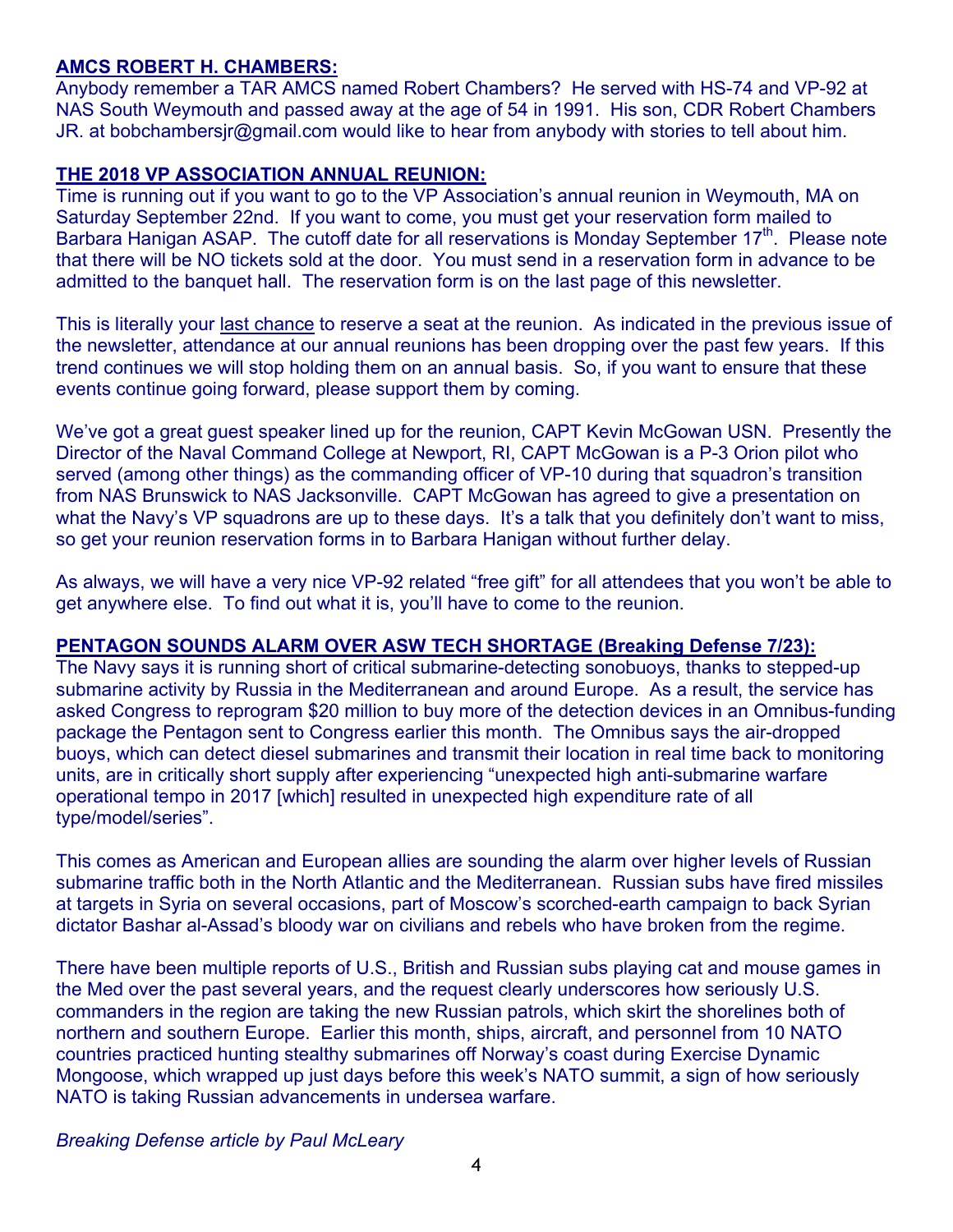#### **LEADERSHIP SHAKE-UP AT FIRM REDEVELOPING WEYMOUTH BASE (Patriot Ledger 7/11):**

The firm leading the redevelopment of the former South Weymouth Naval Air Station has put a new person in charge of the project. Gerry Kavanaugh, CEO of LStar Capital, is now serving as the division president for LStar's Boston office. In his new role, Kavanaugh will oversee all aspects of development at Union Point, the 1,500-acre former base in Weymouth, Rockland and Abington.

Paul Niedzwiecki, executive director of the SouthField Redevelopment Authority, said the change means Kavanaugh is taking over the "day-to-day" work, and Kyle Corkum, CEO and managing partner of LStar, is back in more of a "national role" with the company. Jennifer Bynum, vice president of marketing for LStar, did not respond to an email or calls seeking confirmation that Corkum is no longer directly involved in development at Union Point.

Kavanaugh joined LStar in the fall of 2017. He previously served as senior vice chancellor at the University of Massachusetts-Dartmouth and president of Higher Education Partners, a consulting firm that works with community colleges and universities. Kavanaugh also was chief of staff to the late U.S. Sen. Edward M. Kennedy and held leadership positions at the Boston Redevelopment Authority during Mayor Ray Flynn's administration.

After the base closed, the Legislature in 1998 created the South Shore Tri-Town Development Corp. to serve as public overseer of the redevelopment, to represent the three towns and to secure bonds for the project. The two previous master developers, LNR Property Corp. and Starwood Land Ventures, frequently clashed with local officials over slow progress, missed deadlines and payments to communities in lieu of taxes.

In 2014, Tri-Town Development Corp. voted to fire Starwood as master developer. That same year, the Legislature reset the project's timelines and oversight by creating the SouthField Redevelopment Authority, replacing Tri-Town as the oversight agency. The move rejuvenated a project mired in fingerpointing, infighting and delays and set the stage for LStar to take over.

Officials and residents have applauded LStar for the progress it has made since taking over the long-stalled redevelopment, formerly called SouthField, a little more than three years ago. Residential development has spiked, and the long-awaited Bill Delahunt Parkway is now finished. Niedzwiecki said the project is in its best position so far, despite its lack of commercial growth. "The project is moving more quickly than it ever has," he said, adding that the residential side will be well over 50 percent built-out within five years.

Union Point now has more than 1,200 single-family homes, townhouses and apartments. The longrange development plan calls for 3,855 homes, 1,000 of which would be restricted to people age 55 and older; 8 million square feet of commercial space; 1,000 acres of open space; and 50 miles of hiking and biking trails. Officials said there are plans to have as many as 40 restaurants there.

Weymouth Mayor Robert Hedlund said he the leadership change is in the best interest of Union Point's future success. "Kyle brought a vision and level of energy to the project that was needed at the time, but this realignment of leadership by the master developer is probably best for the development at this juncture, given where we are," Hedlund said.

#### *Patriot Ledger article by By Jessica Trufant*

#### **FOR SOME, UNION POINT CAN'T GROW FAST ENOUGH (Patriot Ledger 6/8):**

Regina Rozzi moved into the Commons at Union Point about a year ago and loves living at the sprawling former air base, now home to a growing community of people living in apartment buildings,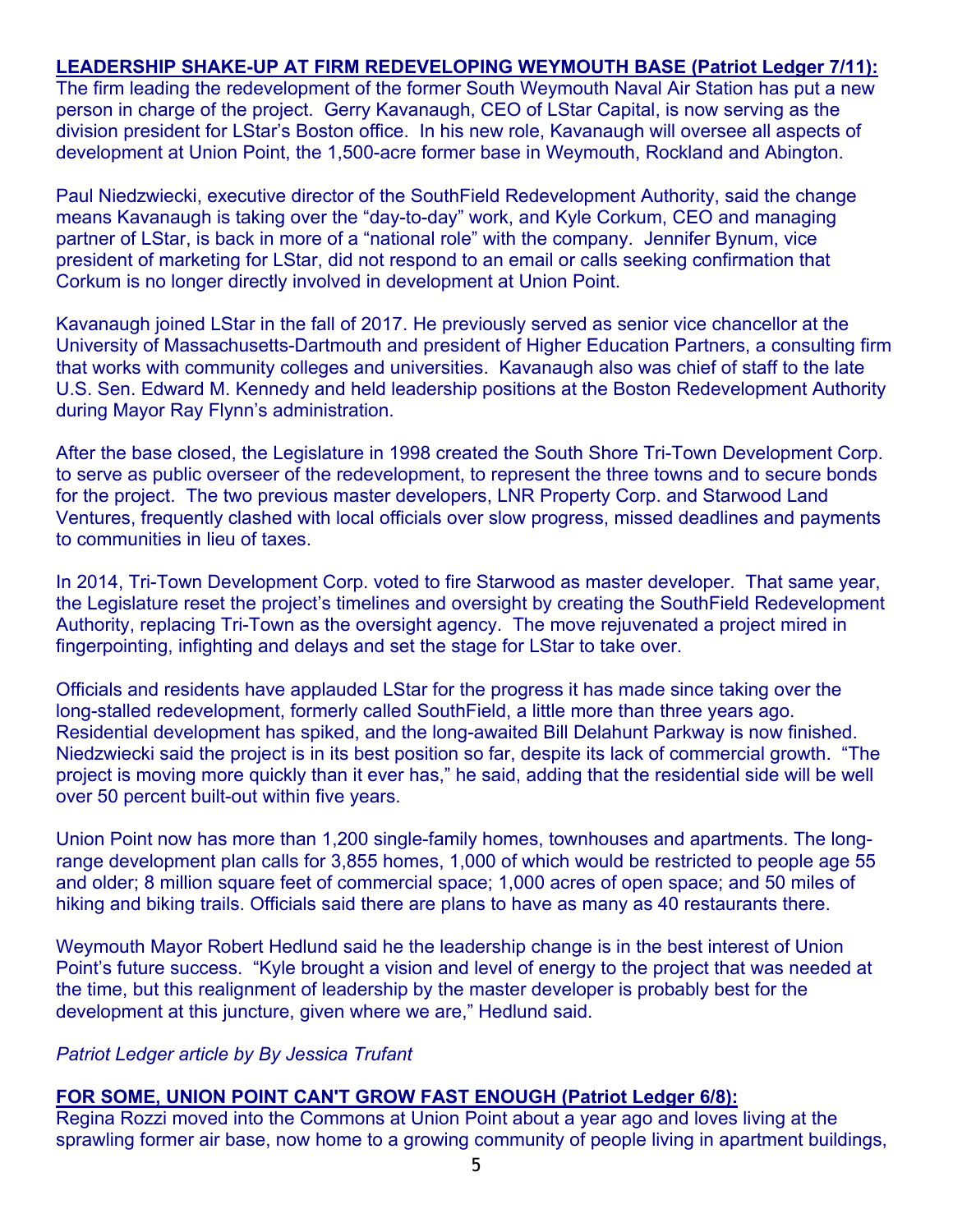townhouses and single-family homes. It's conveniently located off the highway, she said, but quiet, with a good mix of weekend social events, including a food truck rodeo and a farmer's market.

But eight years after construction crews first started working on what developers are now billing as the beginning of a futuristic "smart city," there remains not a single retail shop or restaurant anywhere on the 1,500-acre property – not even a Dunkin' Donuts. "I think about it all the time," Rozzi, a Weymouth native, said while standing outside her apartment on a recent afternoon. "What we need is an ice cream shop for the kids, or a coffee shop. Wouldn't it be great to grab a coffee and go?"

Union Point – the latest name for the long-awaited redevelopment of the former South Weymouth Naval Air Station – now has more than 1,200 single-family homes, townhouses and apartments, as well as a 25-acre athletic complex with four fully lighted, synthetic turf fields. And next week, Dutch robotics company Prodrive Technologies is expected to break ground on its new U.S. headquarters, marking the arrival of what is expected to become Union Point's flagship commercial tenant.

But so far the development falls far short of the urban oasis that its developer, LStar, describes on a website that promises a future with 450,000 square feet of "choreographed retail and distinctive dining options" in a walkable and connected neighborhood, home to a movie theater, a performing arts venue and a sports district. An artist's rendering on the website shows shoppers strolling past storefronts with floor-to-ceiling windows as people sit at tables along a shady sidewalk.

But in reality, not one permanent store or business has opened on the site despite recent residential growth and an influx of about 2,000 people. The six ground-level commercial spaces on the first floor of Corcorcan Management Co.'s development at 200 Trotter Road, branded as The Commons, have sat empty for six years since the company began leasing apartments in the floors above them.

Officials and residents have applauded LStar Management for the progress it has made since taking over the long-stalled redevelopment, formerly called SouthField, a little more than three years ago. Residential development has spiked, the long-awaited Bill Delahunt Parkway is now finished and events meant to attract local residents onto the former base seem to occur every weekend through the summer. But some local residents, both on and off the base, worry that the envisioned downtown district with shops, restaurants and other businesses may never come to fruition, and people are hanging on to the promise of tax revenue that the towns on which the property is located - Weymouth, Rockland and Abington - have yet to see.

"My problem is that there is no reason to go onto that site and spend money. Can we get a Market Basket in there, or a restaurant or something? It's desolate," said Gary MacDougall, a longtime South Weymouth resident. "There is so much talk, but (LStar) can't get anything commercial in there. Is there not enough capital? Are there issues with the site? Is it a location issue?"

After the base closed, the Legislature in 1998 created the South Shore Tri-Town Development Corp. to serve as public overseer of the redevelopment, to represent the three towns and to secure bonds for the project. The two previous master developers, LNR Property Corp. and Starwood Land Ventures, frequently clashed with local officials over slow progress, missed deadlines and payments to communities in lieu of taxes. In 2014, Tri-Town Development Corp. voted to fire Starwood as master developer. That same year, the Legislature reset the project's timelines and oversight by creating the SouthField Redevelopment Authority, replacing Tri-Town as the oversight agency. The move rejuvenated a project mired in fingerpointing, infighting and delays and set the stage for LStar to take over.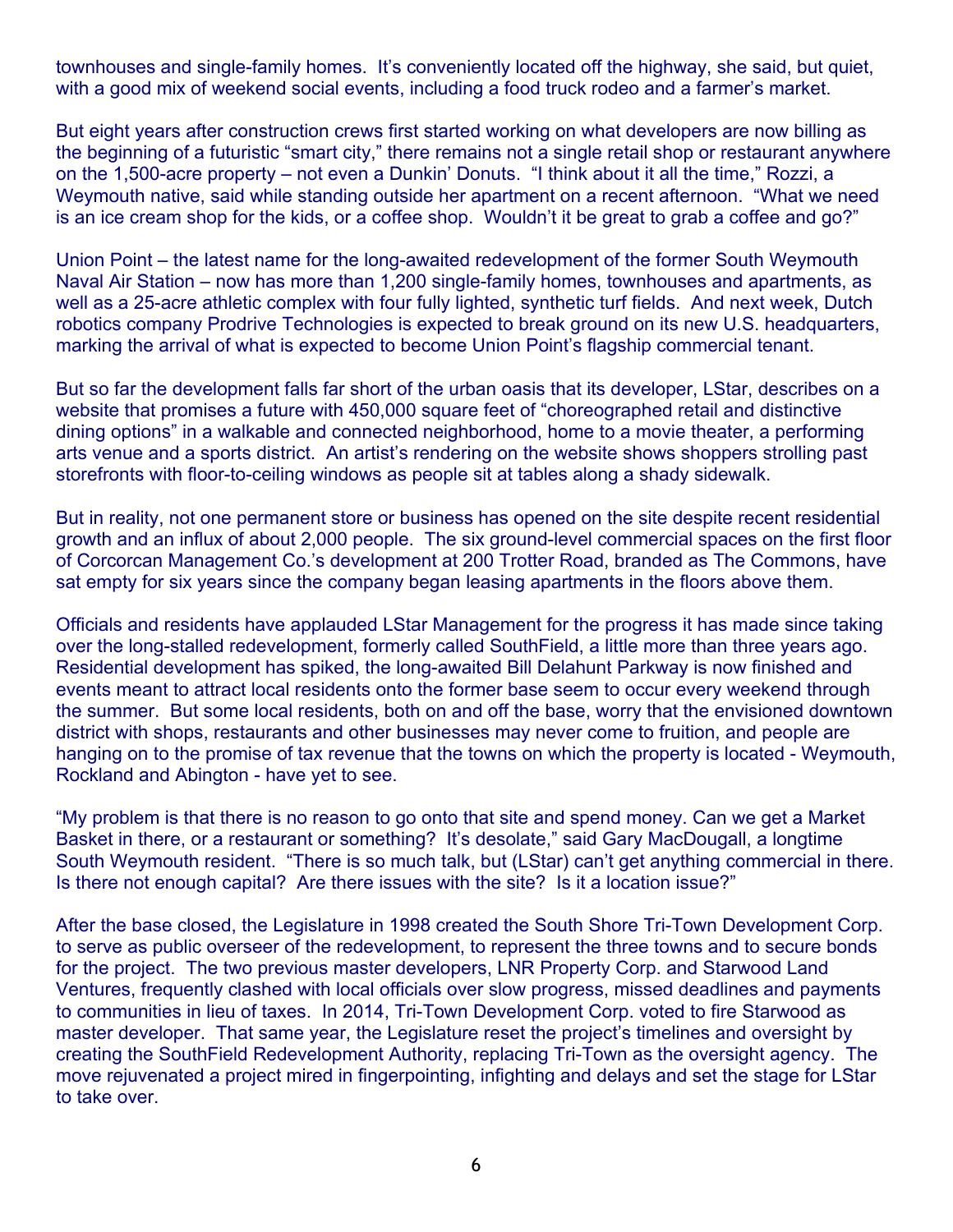"It got to a point where I didn't know if they'd get anything done, and I'm still wondering," said Bill McGaffigan, a longtime Weymouth resident who moved to Union Point last fall. "Nothing has come for 15 years, so we'll see, I guess." The long-range development plan now calls for 3,855 homes, 1,000 of which would be restricted to people age 55 and older; 8 million square feet of commercial space; 1,000 acres of open space; and 50 miles of hiking and biking trails. Officials have said there there are plans to have as many as 40 restaurants at Union Point.

Kyle Corkum, chief operating officer and managing partner of LStar Communities, said developers left existing retail space at Union Point vacant on purpose while the company completed its large-scale plan for the property. He said more than 100 businesses have inquired about space at both The Commons and The Mastlight – another apartment building with ground-level retail space that was recently completed – and that Corcoran will soon start leasing out spaces to a variety of businesses.

"There are some people in the community that have looked at The Commons and said, 'There's nothing in there, therefore no one wants to be there, and therefore there must not be commercial viability,'" Corkum said. "I understand why they'd want to make that leap, but it's not true." Corkum noted that LStar recently debuted The Hangout — a mix of retail, food and drink vendors set up in temporary containers, and entertainment including live music - outside the former hangar. The Hangout will open every weekend through October. "Life is getting richer as more programming comes in, because it's not just retail; it's more things to do," Corkum said. He said it will take about two years to build permanent restaurants, shops and entertainment spaces at Union Point, and The Hangout will meet a market demand from consumers.

Lyndsey Kruzer, chairwoman of the SouthField Redevelopment Authority and a resident of Union Point, said The Hangout has been great so far and has drawn "quite a bit of traffic" into the development. "It's important to get people back there because retail follows foot traffic," she said. Kruzer said she understands some of people's frustration, but she's "hopeful LStar is working diligently" to attract commercial tenants.

Weymouth Mayor Robert Hedlund said "he'd love to wave a magic wand and have the place be Dubai tomorrow," but there are market realities that are in play. "I'd love to see a faster pace, but this is the first developer who is 100 percent invested in this site," Hedlund said. "When (Corkum) is out making marketing messages, he's not doing it for a hobby."

But MacDougall, the South Weymouth resident, said he's tired of hearing about plans, and wants to see concrete progress in the way of commercial growth at Union Point. He pointed to Weymouth voters' rejection of a \$6.5 million Proposition 2½ tax override in 2015 that would have raised taxes to hire police, firefighters and school staff, and said many of those who opposed the measure cited the expected tax revenue from Union Point. "People's argument was, 'Why should we raise taxes when we will get a boost out of (Union Point)?' But how can we bank our revenue picture on this?" he said. "They're flailing. They're not doing anything."

#### *Patriot Ledger article by Jessica Trufant*

#### **A P-3 ORION TURBOPROP AT 46,000+ FEET? IT HAPPENED! (www.avgeekery.com):**

On February 4th 1971, Patrol Plane Commander CDR Donald H. Lilienthal, flying P-3C Orion BuNo 156512 (c/n 5506), set a world horizontal flight altitude record for the heavy turboprop class of 45,018 feet (13,721.5 meters). Lilienthal was flying from Edwards Air Force Base in California at the time. However, this was just one of several speed, distance, time-to-climb, and altitude records Lilenthal and his crew set over a two-week period early in 1971.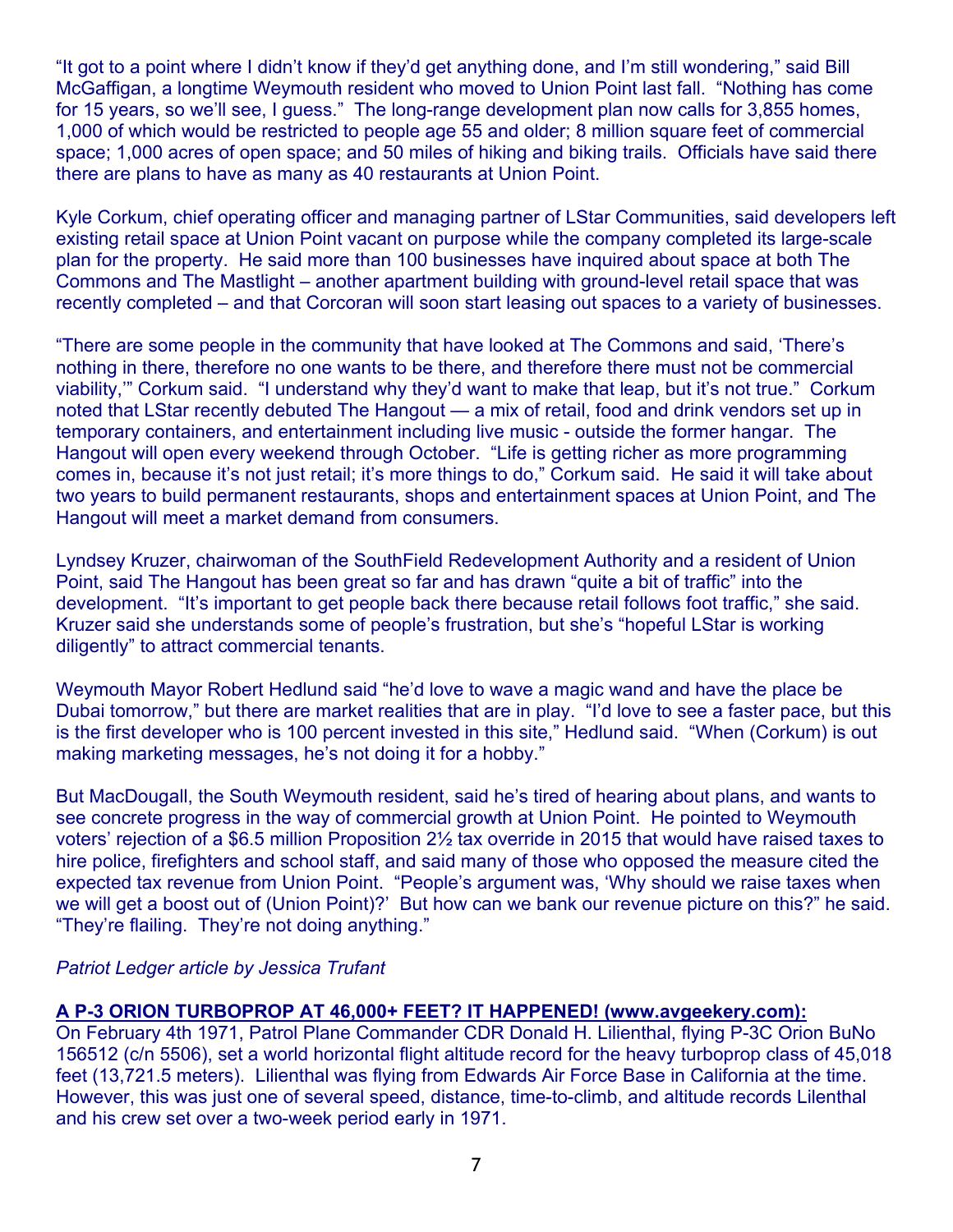On January 22, CDR Lilienthal took off from Naval Air Station Atsugi, Japan. He and his crew then flew non-stop to Naval Air Test Center Patuxent River in Maryland - a distance of 6,857.75 miles (11,036.47 kilometers). The flight took only 15 hours and 32 minutes to complete. But…the Orion had to deviate its course to avoid foreign airspace, which lengthened the actual distance flown to 7,010 miles (11,218.5 kilometers)!

The record-setting flight crew were: Patrol Plane Commander CDR Lilienthal, Pilot CAPT R.H. Ross, Pilot LCDR F. Howard Stoodley, Navigator LT R.T. Myers, Meteorologist CDR J.E. Koehr, Flight Engineer ADJC K.D. Frantz, and Flight Engineer AEC H.A. Statti. After arrival NATC Pax River, CDR Lilienthal wasted little time between record-setting flights. On January 27 CDR Lilenthal, still flying 156512, set a new record for speed over a straight 15 kilometer course of 500.89 miles per hour (806.10 kilometers per hour).

After the setting a new record for speed and already owning the record for distance, CDR Lilienthal and crew transited to Edwards Air Force Base in the high desert of California. No records were broken during the cross-county flight, but once at Edwards several more records fell. First the new horizontal flight altitude record fell on February 4. Then it was time-to-climb time.

On February 8, CDR Lilienthal and crew set time-to-climb records for 9,843 feet (3,000 meters) in 2 minutes 52 seconds; to 19685 feet (6,000 meters) in 5 minutes 46 seconds; to 29,528 feet (9,000 meters) in 10 minutes 26 seconds; and 39,370 feet (12,000 meters) in 19 minutes 42 seconds. Not done yet, CDR Lilienthal continued climbing the Orion until it reached a world record altitude of 46,214.2 feet (14,086.1 meters). Remember readers - this is not a jet-powered aircraft. The Orion is a turboprop!

At the time of the record-setting flights Orion 156512 was a standard production aircraft with minimal modifications and assigned to NATC Pax River. 156512 went on to serve for 24 years with VP-31, VP-9, VP-46, VP-65, VP-16, and VP-45 before being stored at AMARG Davis-Monthan AFB in 1995.

#### *Avgeekery article by Bill Walton*

#### **RECOMMENDED READING:**



A friendly reminder that your newsletter editor put together a comprehensive illustrated history of VP-92 some years ago when the squadron was disestablished. The book covers the story of VP-92 and all of its predecessor units (VP-919, VP-ML-69, VP-911, etc., as well as its Second World War namesake VPB-92. The book is still available in both softcover and hardcover formats directly from the publisher, Lulu Press. You can find links to both versions on the "geedunk" page of the VP Association's web site at www.vpassociation.org.

BY MARC J. FRATTASIO, AW1 USNR-R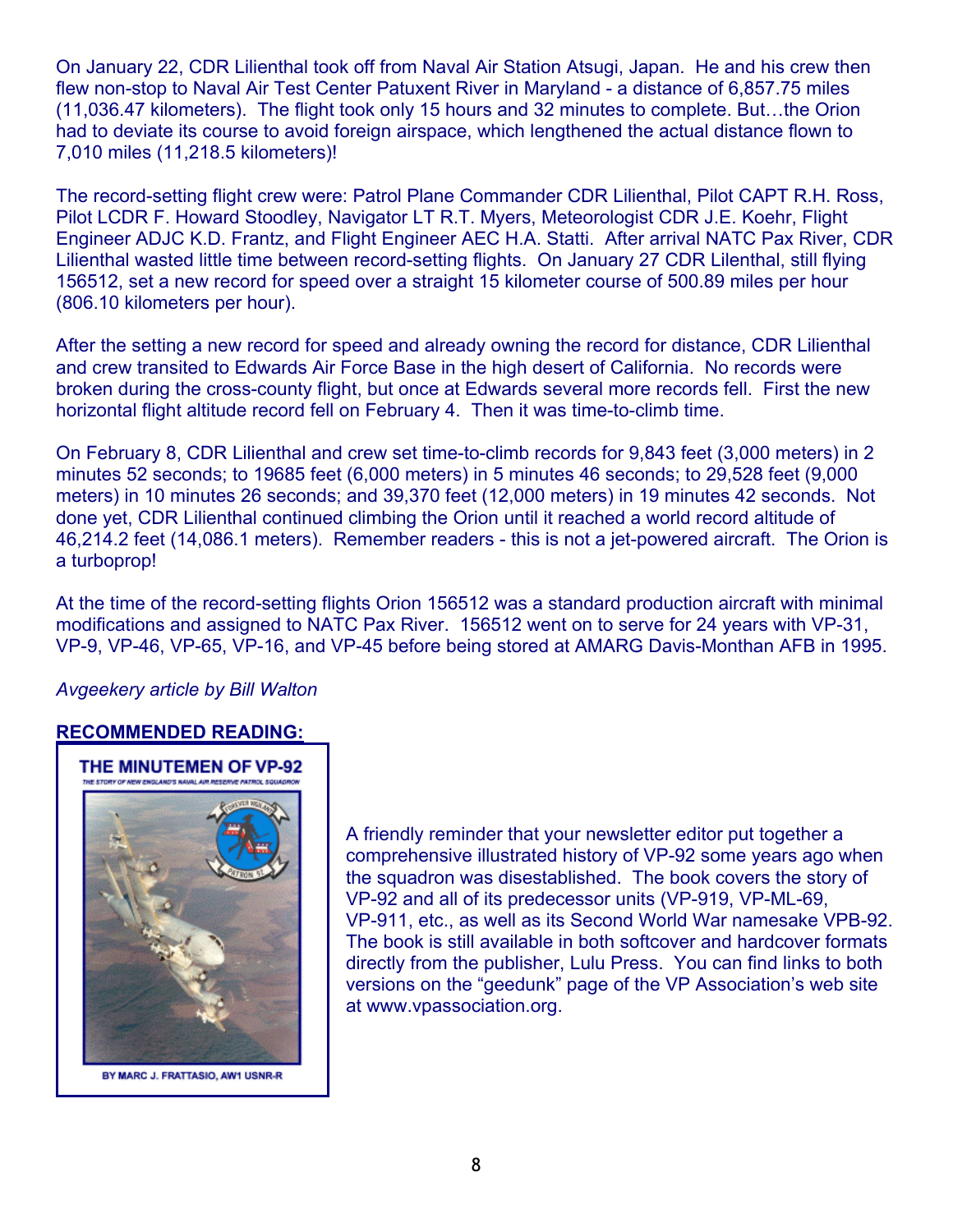#### **ON THE INTERNET:**

Jerry Lach (VP-93 and VP-92) says, "Did you see this video? When we were at the JAX MPA we took a side trip to the MHK Rockland re-work facility. There is a video at the end of their home page. It looks like a large red box but if you hit the play icon (bottom left) it will work. It is a very nice P-3 video. Go to this link: http://www.mhdrockland.com/platforms/p-3/" George Driscoll suggests that you check out this on-line article pertaining to pioneering aviator Harriet Quimby during Squantum's pre-Navy period at https://www.thisdayinaviation.com/1-july-1912/

#### **MONTHLY MEETING:**

Members who can do so are welcome to join us for lunch on the second Thursday of every month at Warren's Place in South Weymouth, MA (in the Whole Foods Plaza off Route 18) from 11:30 to 13:30

### **PARTING SHOT:**



*ABOVE: VP-92 personnel at the enlisted club at NAS South Weymouth sometime during the early 1980s. If you want to see old friends such as these please come to the VP Association's Annual Reunion on September 22nd. As indicated elsewhere in this newsletter, all reservations must be in Barbara Hanigan's hands by no later than Monday September 17th. Avoid possible disappointment by filling out your reservation form and mailing it to Barbara NOW!* 



*Until Next Time, Lose Not Thy Speed In Flight Lest The Earth Rise Up And Smite Thee – "Frat".* 



VP ASSOCIATION 2018 ANNUAL REUNION